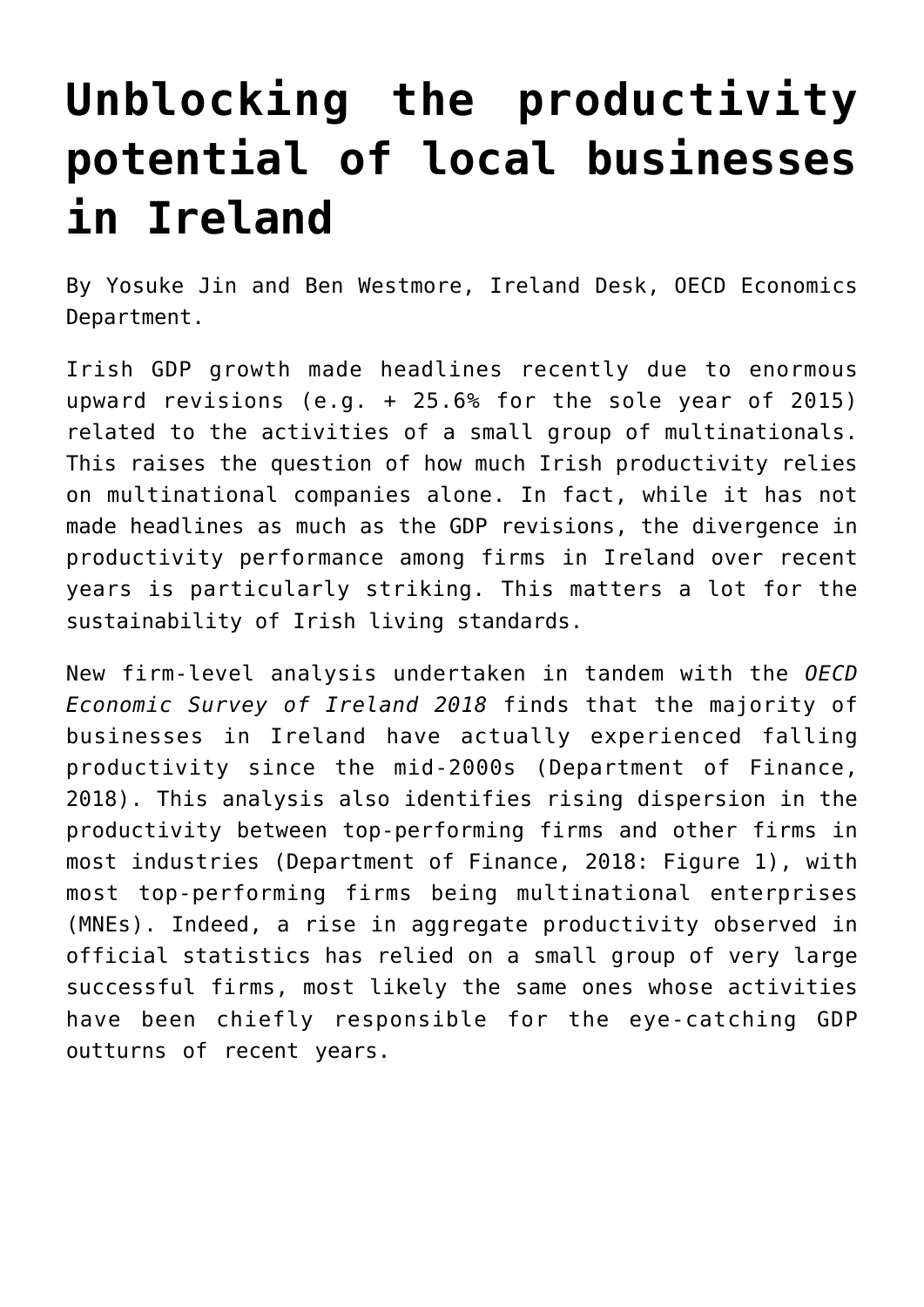## Figure 1. Trends for top, median and bottom decile of labour productivity distribution



Note: The chart shows the evolution of labour productivity at some selected percentiles: namely the 10th, 50th, 90th and 97th percentiles. All percentiles have their productivity levels in 2006 normalised to 100, in order to see their relative paths in the following vears.

Source: Department of Finance (2018) based on the MultiProd dataset (more details on the MultiProd distributed microdata project can be found at http://www.oecd.org/sti/ind/multiprod.htm).

At first glance, the efficiency of resource allocation in Ireland appears to be very high (Figure 2). However, this result owes largely to the presence of MNEs that can raise a huge amount of resources from different channels. Once the MNE-dominated sectors have been excluded, the efficiency of resource allocation in the Irish economy is greatly reduced and is close to the average of other OECD countries (Figure 2).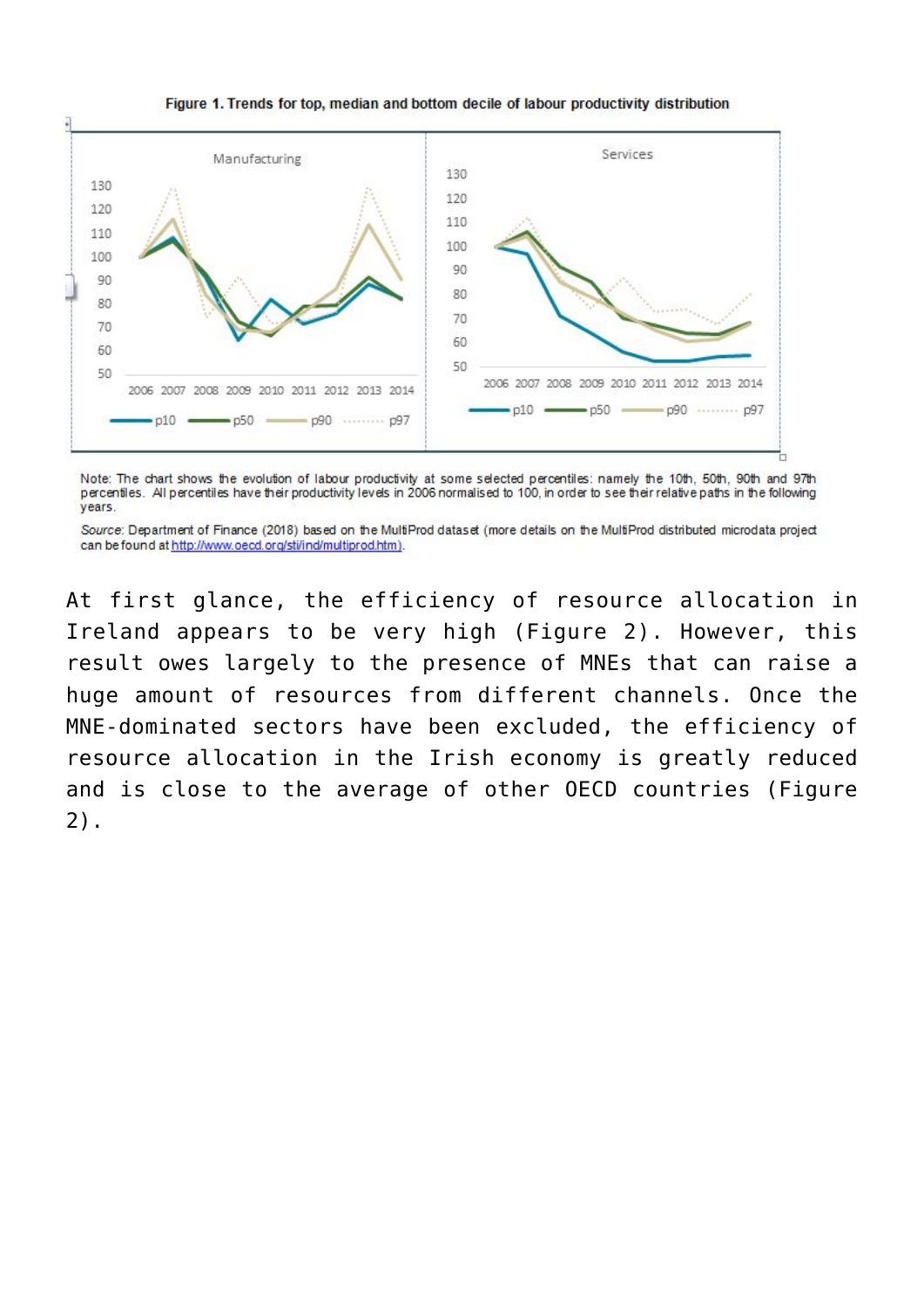



Labour productivity of firms in the manufacturing sector

Note: The Olley-Pakes decompositionused in MultiProd decomposes aggregate productivity into the contribution of two terms, an unweighted productivity term representing average firm level productivity, and a covariance term that links productivity to firm size (defined by employment shares). The latterterm (known as the OP gap) is a measure of allocative efficiency, since it increases if more productive firms capture a larger share of resources in the sector:

$$
P_{\rm t}=\!\frac{1}{N_{\rm t}}\!\sum_i P_{i\star}+\sum_i\!\left(\theta_{i\star}-\bar{\theta_{\rm t}}\right)\!\left(P_{i\star}-\bar{P_{\rm t}}\right)
$$

 $P_k$  is sectoral level productivity at time t, N represents the number of firms in a sector,  $\theta_{ik}$  is the share of firm *i* at time t,  $P_{ik}$  is the productivity of firm i at time t, and  $\theta$ , and  $\bar{E}$ , are sectoral averages. "IRL" in the above figure covers all firms including multinational enterprises (MNEs); "IRL\*" excludes those in the MNEs dominated sectors.

Source: Department of Finance (2018) based on the MultiProd dataset.

Recent OECD studies show that non-viable firms (i.e. those kept alive by forbearance loans but otherwise insolvent) have reduced the investment and employment growth of healthy businesses in many OECD countries over the past decade (Adalet McGowan et al., 2017). In Ireland, SME default rates are among the highest in the euro area countries, while forbearance has frequently been granted to defaulted loans, which instead could be reallocated to enable highly-productive businesses to expand (OECD, 2018). This could be a major explanation of the lower productivity of domestic firms.

Another key channel through which productivity gains occur is via knowledge spillovers from top, "frontier" firms. Given Ireland's high share of multinational enterprises, there is potential for virtuous productivity spillovers from highproductivity foreign firms to local businesses. However, such spillovers cannot be taken for granted. Other firm-level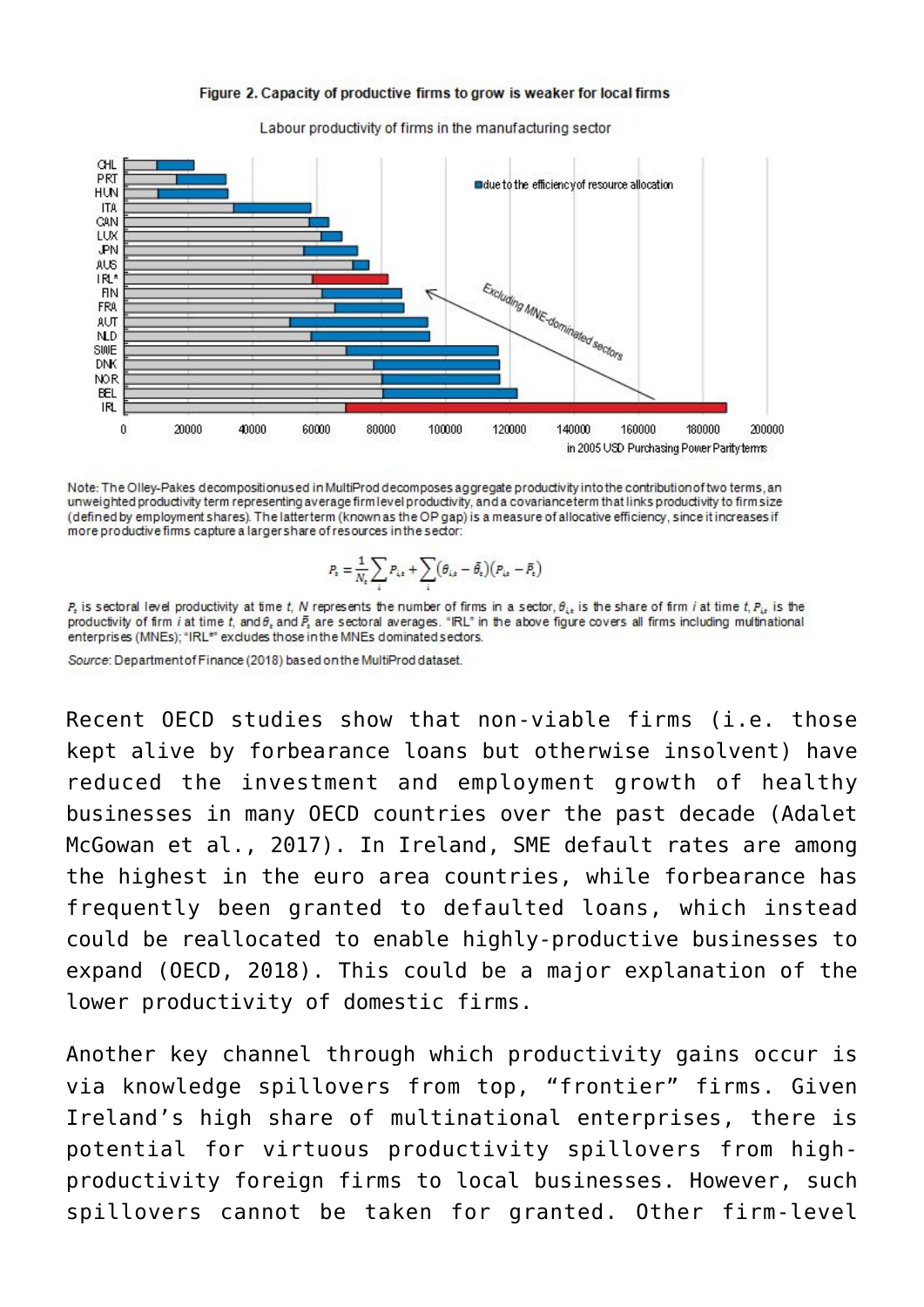empirical analysis undertaken in tandem with the OECD Economic Survey of Ireland 2018 finds that such knowledge spillovers are overall limited in Ireland and local firms are even crowded-out by MNEs in some instances (Di Ubaldo, Lawless and Siedschlag, 2018).

What explains these limited spillovers? First, trade linkages, expressed as the intensity of supply chains between foreignand locally-owned firms, are weak (OECD, 2018). Moreover, the productivity gains of such linkages can only be fully realised if local firms have the capacity to absorb the new ideas and technologies utilised by frontier firms, which requires investment in knowledge-based capital and human capital by local firms. For example, the above mentioned analysis shows that trade linkages produce positive productivity spillovers for those local firms that exhibit high absorptive capacity, captured by R&D investment (Di Ubaldo, Lawless and Siedschlag, 2018).

Could local firms take greater advantage of the performance of multinational enterprises? Policymakers should promote reforms that encourage the absorptive capacity of local businesses. At present, the capacity of local firms to absorb and implement new technologies is impeded by relatively weak managerial skills. This partly reflects the low proportion of workers participating in lifelong learning activities. With burgeoning skill demand, there should be an increase in the share of training funding to those in employment. Innovation and the ability for Irish firms to fully utilise new technologies is also weakened by low research and development activities. There is scope to reorient innovation policy to better promote the research intensity of local firms. In particular, targeted public grants for business research and development could be increasingly used, as it would better reach local entrepreneurs that may be in a loss-making position and hence less swayed by tax exemptions on research funding.

Finally, the OECD Economic Survey of Ireland 2018 argues that,